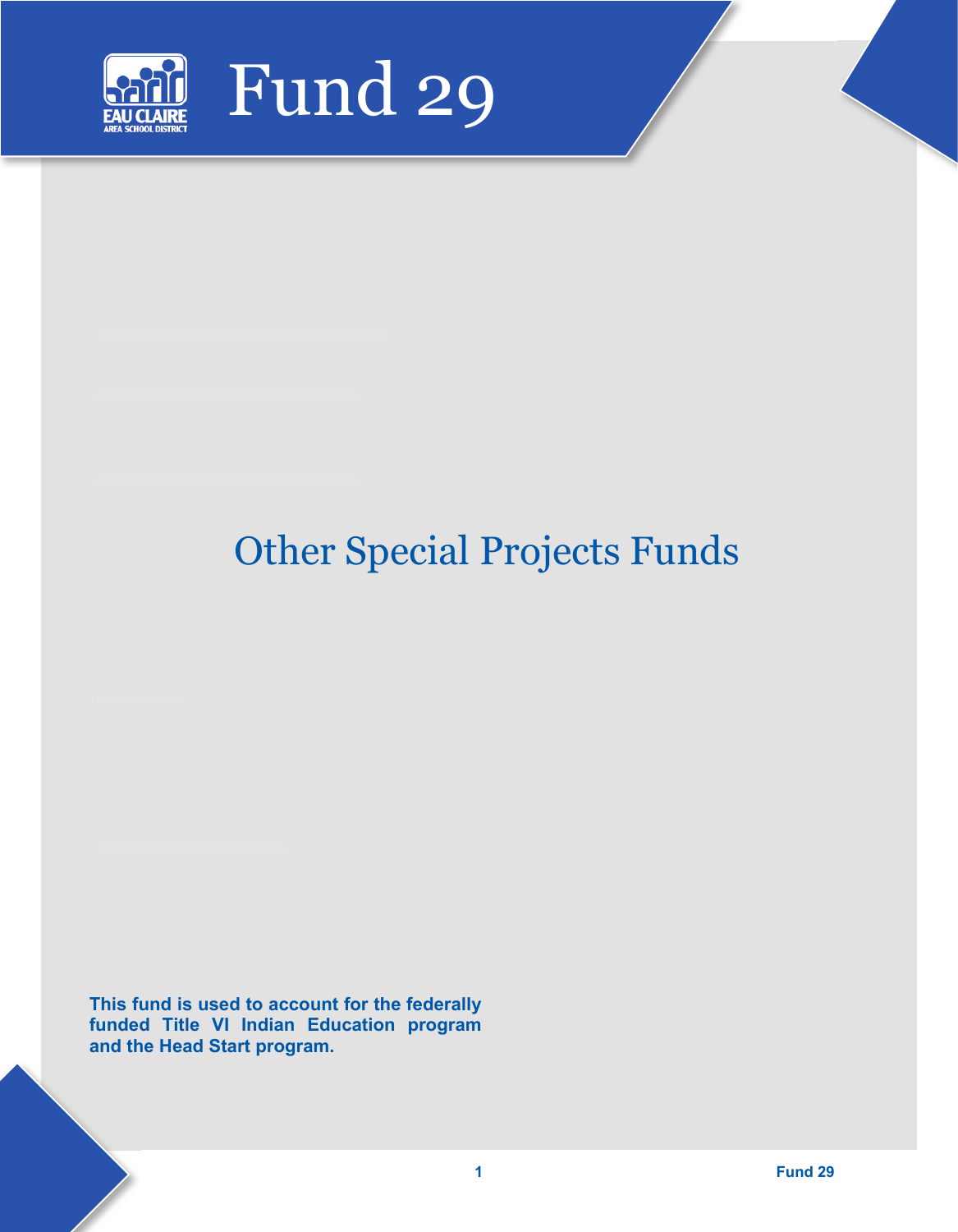

## Other Special Project Funds Revenue Summary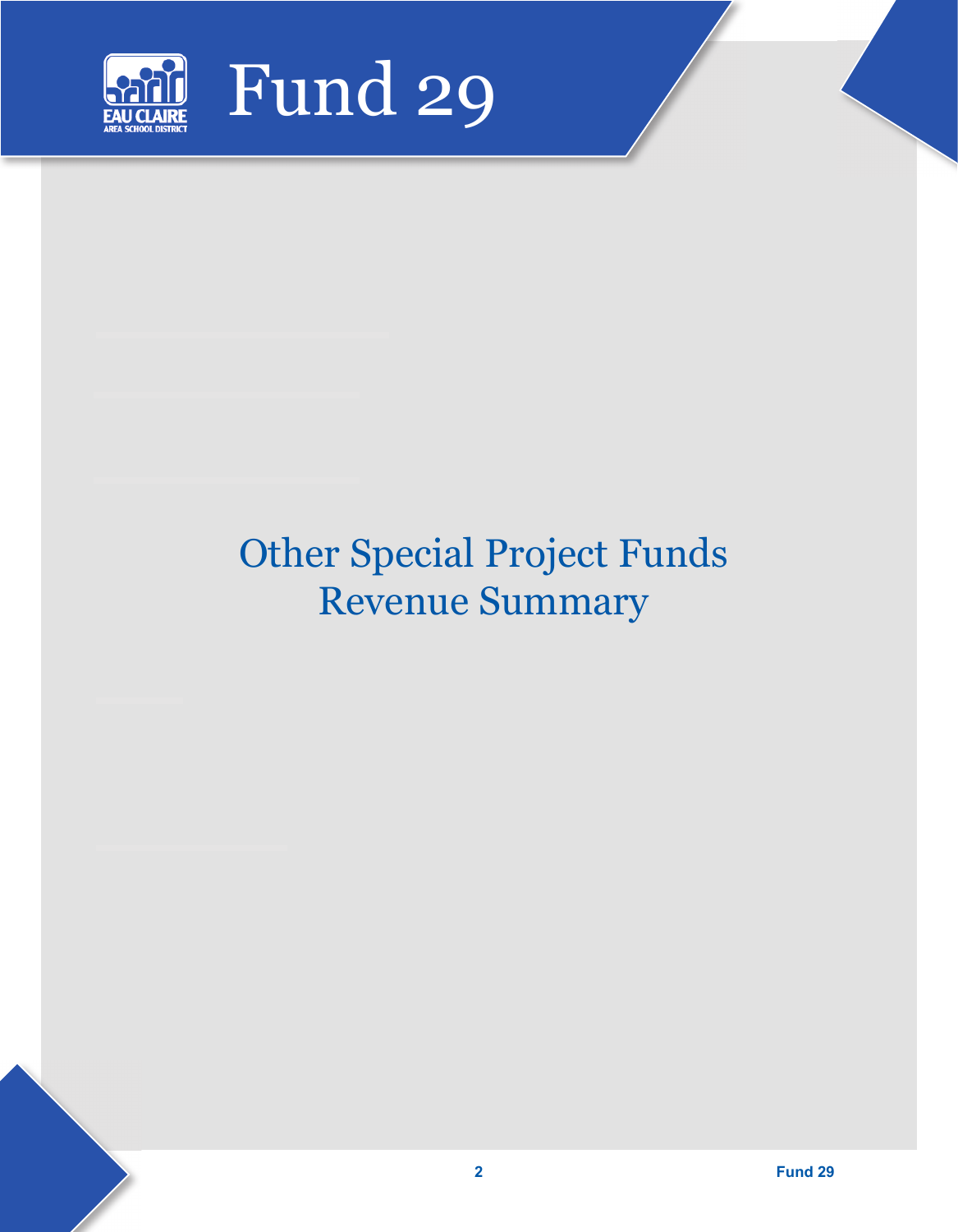## **EAU CLAIRE AREA SCHOOL DISTRICT**

### **COMPARATIVE BUDGET REPORT**

OTHER PROJECTS FUND REVENUE SUMMARY

| 29 |       | <b>OTHER SPECIAL PROJECTS FUND</b> | 694.340.43    | 701.228       | 794,169        | 781.334.30    | 686,813       |  |
|----|-------|------------------------------------|---------------|---------------|----------------|---------------|---------------|--|
| 29 | 107   | <b>FEDERAL SOURCE</b>              | 6.612.44      | 18,707        | 18,707         | 9,251.45      | 13,959        |  |
| 29 | 10790 | OTHER FEDERAL REVENUE              | 6.612.44      | 18.707        | 18,707         | 9.251.45      | 13,959        |  |
| 29 | 105   | <b>INTERMEDIATE SOURCE</b>         | 687,727.99    | 682,521       | 775,462        | 772,082.85    | 672,854       |  |
| 29 | 10517 | TRANS OF FED AID FR CESA           | 687,727.99    | 682,521       | 775,462        | 772,082.85    | 672,854       |  |
|    |       |                                    | <b>Actual</b> | <b>Budget</b> | <b>Budget</b>  | <b>Actual</b> | <b>Budget</b> |  |
|    |       |                                    | 2020          | Adopted       | <b>Revised</b> | 2021          | 2022          |  |
|    |       |                                    |               | 2021          | 2021           |               |               |  |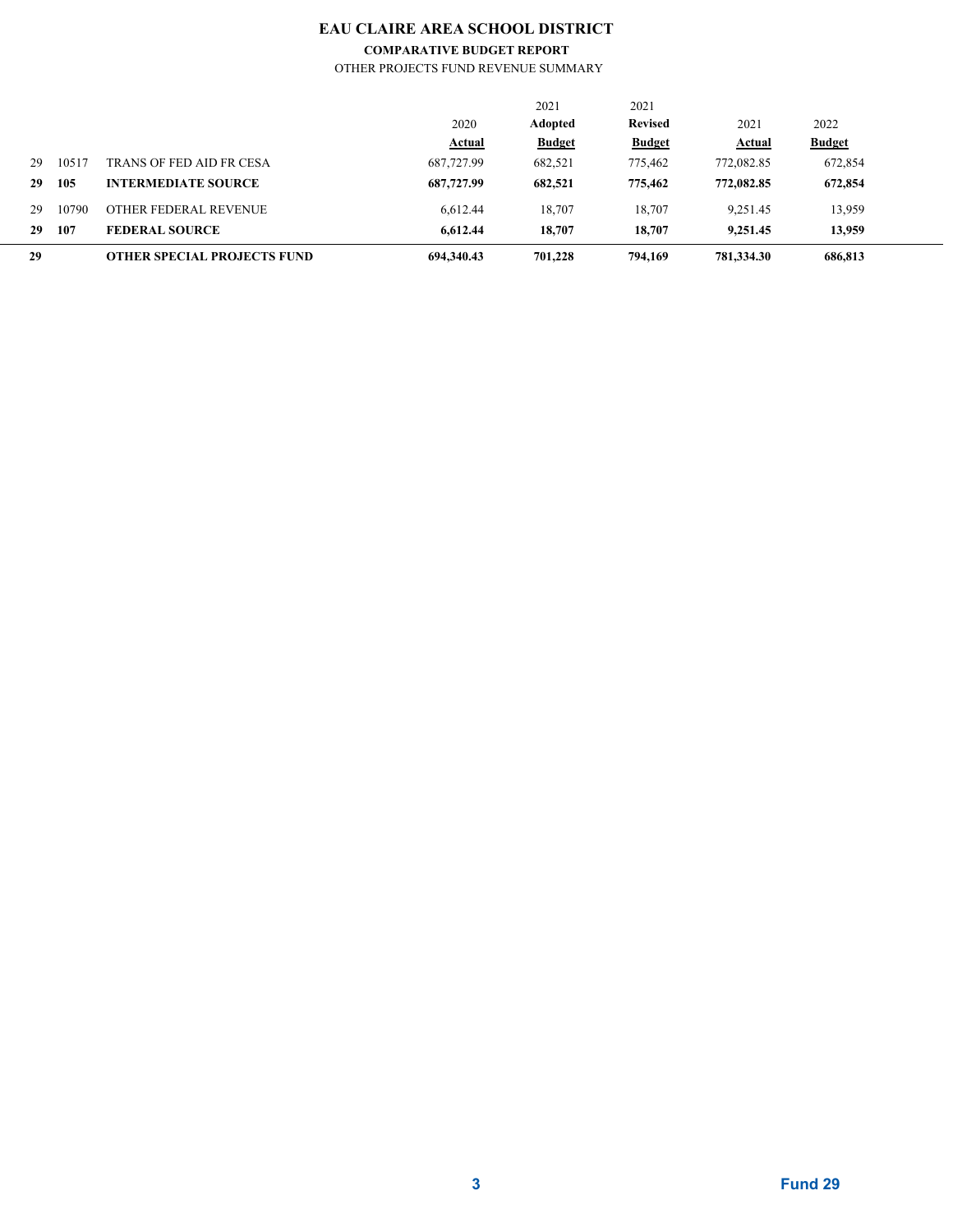

# Other Special Project Funds Expenditure Summary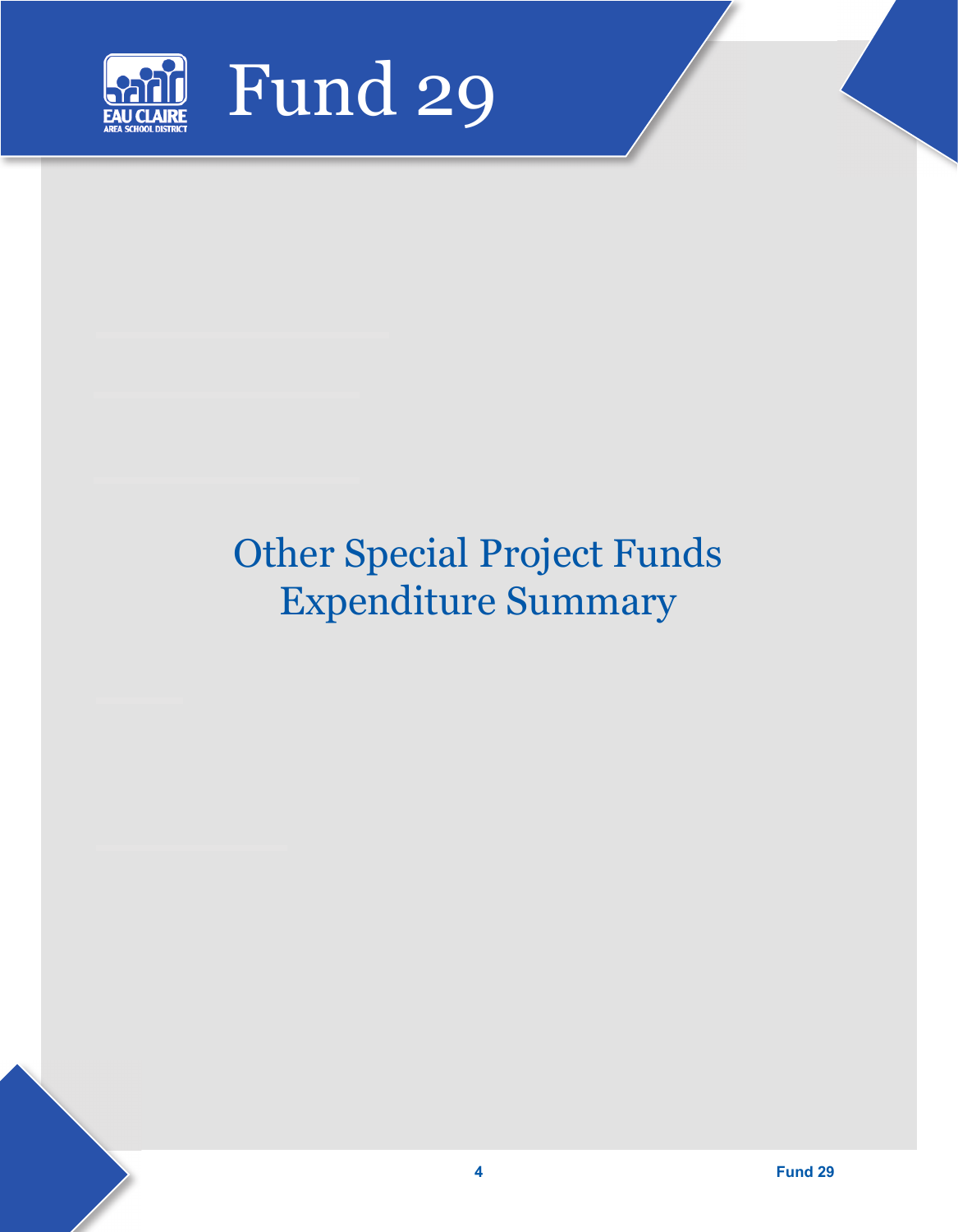## **EAU CLAIRE AREA SCHOOL DISTRICT**

### **COMPARATIVE BUDGET REPORT**

### OTHER PROJECTS FUND EXPENDITURE SUMMARY

|    |       |                                   |                       | 2021                     | 2021                            |                       |                       |
|----|-------|-----------------------------------|-----------------------|--------------------------|---------------------------------|-----------------------|-----------------------|
|    |       |                                   | 2020<br><u>Actual</u> | Adopted<br><b>Budget</b> | <b>Revised</b><br><b>Budget</b> | 2021<br><u>Actual</u> | 2022<br><b>Budget</b> |
| 29 | 20111 | <b>TEACHER SALARY</b>             | 186,437.82            | 105,773                  | 149,899                         | 217,374.59            | 146,757               |
| 29 | 20112 | <b>MANAGEMENT SALARY</b>          | 0.00                  |                          |                                 | 0.00                  |                       |
| 29 | 20113 | TECHNICAL\OTHER PROF SALARY       | 7,766.82              | 17,855                   | 17,855                          | 10,249.91             | 11,726                |
| 29 | 20115 | <b>CLERICAL CLASSIFIED SALARY</b> | 31,975.76             | 32,822                   | 32,822                          | 27,763.64             | 29,942                |
| 29 | 20117 | AIDE CLASSIFIED SALARY            | 48,557.88             | 49,927                   | 49,927                          | 97,347.22             | 47,439                |
| 29 | 20120 | PARTNERSHIP COORD SALARY          | 0.00                  |                          |                                 | 0.00                  |                       |
| 29 | 20139 | <b>TEACHER OTHER SALARY</b>       | 0.00                  |                          |                                 | 700.00                | 1,400                 |
| 29 | 20151 | <b>CLERICAL ADDL\OVTM SALARY</b>  | 600.08                |                          |                                 | 0.00                  |                       |
| 29 | 20152 | TECHNICAL ADDL\OVTM SALARY        | 0.00                  |                          |                                 | 0.00                  |                       |
| 29 | 20153 | AIDE ADDL\OVTM SALARY             | 1,706.74              | 2,612                    | 2,612                           | 458.00                | 2,376                 |
| 29 | 20161 | PARTSHP CORD ADDL\OVTM SALARY     | 0.00                  |                          |                                 | 0.00                  | 2,790                 |
| 29 | 20172 | <b>SUB TEACHER MEETINGS\OTHER</b> | 0.00                  |                          |                                 | 0.00                  |                       |
| 29 | 20175 | <b>SUB AIDE SALARY</b>            | 0.00                  |                          |                                 | 0.00                  |                       |
| 29 | 20181 | TEMP\SEASONAL\STUDENT SALARY      | 0.00                  |                          |                                 | 0.00                  |                       |
| 29 | 20189 | OTHER COMPENSATION                | 0.00                  |                          |                                 | 0.00                  |                       |
| 29 | 201   | <b>SALARIES</b>                   | 277,045.10            | 208,989                  | 253,115                         | 353,893.36            | 242,430               |
|    |       |                                   |                       |                          |                                 |                       |                       |
| 29 | 20211 | EMPLOYEE RTM PAID BY BOARD        | 0.00                  |                          |                                 | 0.00                  |                       |
| 29 | 20212 | <b>EMPLOYER RTM CONTRIBUTION</b>  | 17,462.45             | 13,901                   | 16,835                          | 22,422.94             | 16,369                |
| 29 | 20218 | RETIREMENT TRUST FUND CONTR       | 34,631.00             | 38,326                   | 38,326                          | 15,383.00             | 15,383                |
| 29 | 20219 | DEFINED CONTRIBUTION              | 0.00                  | 10,000                   | 12,500                          | 15,500.00             | 11,250                |
| 29 | 20220 | <b>SOCIAL SECURITY</b>            | 19,191.01             | 15,259                   | 18,480                          | 24,093.13             | 17,651                |
| 29 | 20230 | <b>LIFE INSURANCE</b>             | 693.27                | 460                      | 460                             | 538.95                | 358                   |
| 29 | 20241 | <b>IMPLICIT RATE SUBSIDY</b>      | $-8,537.00$           | (10, 114)                | (10, 114)                       | $-2,629.00$           | (2,749)               |
| 29 | 20243 | DENTAL INSURANCE                  | 6,713.03              | 4,958                    | 6,335                           | 7,261.02              | 3,816                 |
| 29 | 20247 | DEFINED CONTRIBUTION              | 8,500.00              |                          |                                 | 0.00                  |                       |
| 29 | 20248 | <b>HEALTH INSURANCE</b>           | 88,543.22             | 72,811                   | 90,818                          | 115,093.80            | 73,432                |
| 29 | 20249 | <b>HRA CONTRIBUTION</b>           | 7,400.00              | 7,400                    | 9,400                           | 12,399.98             | 6,400                 |
| 29 | 20251 | LONG TERM DISABILITY INSURANCE    | 941.97                | 797                      | 969                             | 1,129.44              | 642                   |
| 29 | 202   | <b>EMPLOYEE BENEFITS</b>          | 175,538.95            | 153,798                  | 184,009                         | 211,193.26            | 142,552               |
| 29 | 20302 | <b>SUB TEACHER MEETINGS/OTHER</b> | 0.00                  |                          |                                 | 0.00                  |                       |
| 29 | 20305 | <b>SUB AIDE</b>                   | 0.00                  |                          |                                 | 0.00                  |                       |
| 29 | 20312 | PROFESSIONAL DEVELOPMENT          | 20,883.09             | 22,207                   | 22,207                          | 13,840.00             | 14,820                |
| 29 | 20319 | <b>CONTRACTED SERVICES</b>        | 759.08                | 2,980                    | 2,980                           | 499.25                | 2,980                 |
| 29 | 20324 | <b>REPAIR</b>                     | 0.00                  |                          |                                 | 0.00                  | 400                   |
| 29 | 20341 | PUPIL TRANSPORTATION              | 206,256.15            | 290,000                  | 290,000                         | 130,636.03            | 271,000               |
| 29 | 20342 | <b>EMPLOYEE TRAVEL</b>            | 2,198.88              | 4,133                    | 4,133                           | 1,089.81              | 3,491                 |
| 29 | 20351 | <b>ADVERTISING</b>                | 0.00                  |                          |                                 | 0.00                  |                       |
| 29 | 20372 | <b>SUB TEACHER MEETINGS/OTHER</b> | 0.00                  |                          |                                 | 0.00                  |                       |
| 29 | 20375 | <b>SUB AIDE</b>                   | 0.00                  |                          |                                 | 4,617.20              |                       |
| 29 | 20378 | <b>SUB TEACHER LONG TERM</b>      | 0.00                  |                          |                                 | 17,028.16             |                       |
| 29 | 20381 | PAYMENT TO MUNICIPALITY           | 0.00                  |                          |                                 | 0.00                  |                       |
| 29 | 20386 | PAYMENT TO CESA                   | 900.00                |                          |                                 | 0.00                  |                       |
| 29 | 20387 | PAYMENT TO STATE                  | 0.00                  |                          |                                 | 0.00                  |                       |
| 29 | 203   | <b>PURCHASED SERVICES</b>         | 230,997.20            | 319,320                  | 319,320                         | 167,710.45            | 292,691               |
| 29 | 20411 | <b>GENERAL SUPPLIES</b>           | 10,390.18             | 13,007                   | 17,898                          | 34,392.23             | 7,360                 |
| 29 | 20415 | FOOD                              | 0.00                  | 5,734                    | 5,734                           | 0.00                  | 1,400                 |
| 29 | 20421 | EQUIP\VEH ADD NOT DEPR            | 0.00                  |                          |                                 | 0.00                  |                       |
| 29 | 20432 | <b>LIBRARY BOOKS</b>              | 0.00                  |                          |                                 | 0.00                  |                       |
| 29 | 20442 | EQUIP\VEH REPL NOT DEPR           | 0.00                  |                          | 2,162                           | 2,161.96              |                       |
| 29 | 20444 | <b>FURNITURE\FIXTURES</b>         | 0.00                  |                          |                                 | 0.00                  |                       |
| 29 | 20480 | NON-CAPITAL TECHNOLOGY (<400)     | 0.00                  |                          | 11,551                          | 11,551.03             |                       |
| 29 | 20483 | NON-CAPITAL SOFTWARE (400-4999    | 0.00                  |                          |                                 | 0.00                  |                       |
|    |       |                                   | 5                     |                          |                                 |                       | Fund 29               |